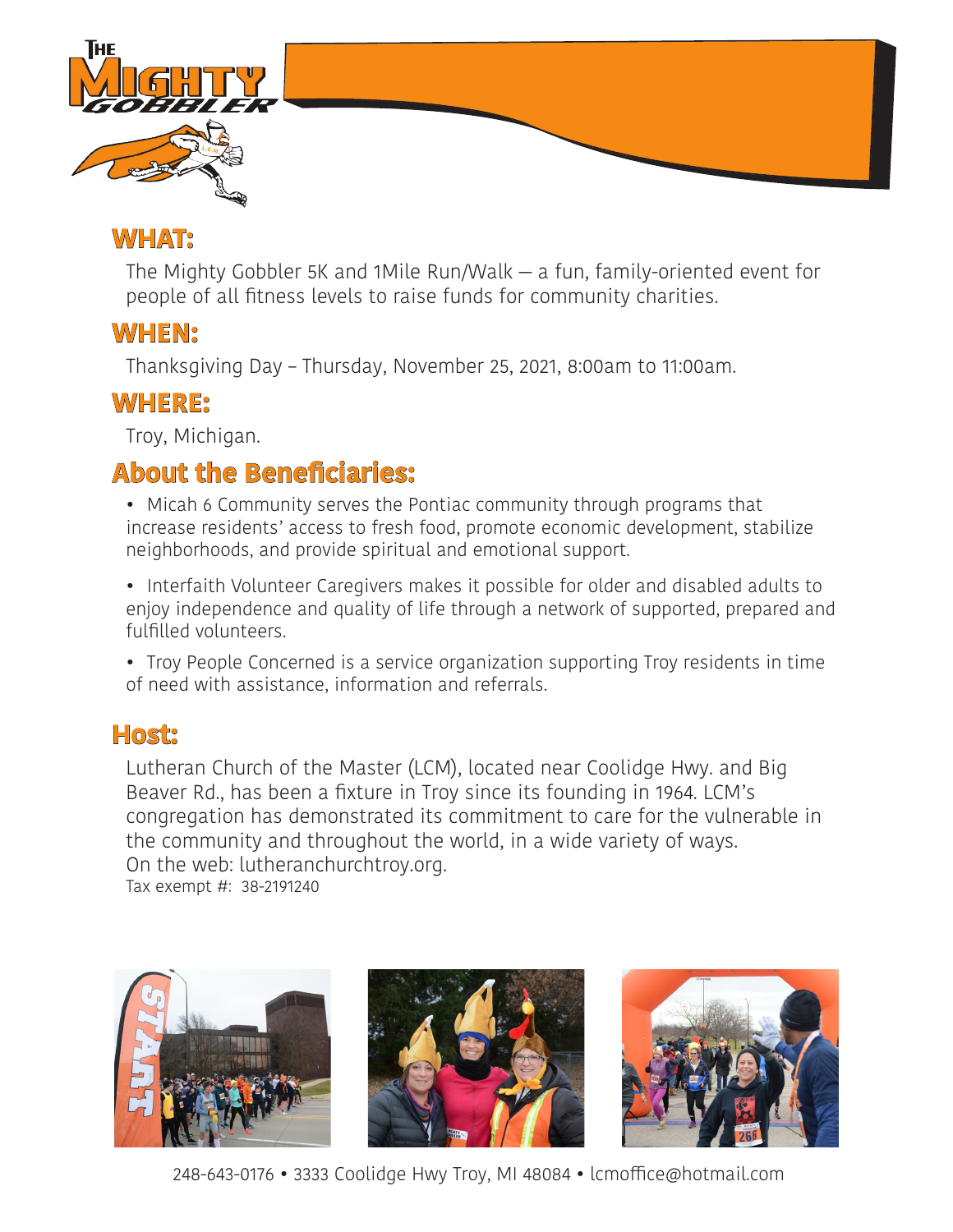

|                                                                                        | <b>TITLE SPONSOR</b><br>\$5,000                                                                                    | PRESENTING<br><b>SPORTOR</b>                                                                                    | <b>PLATINUM</b><br><b>SPONSOR</b><br>\$1,500                           | <b>GOLD</b><br><b>SPONSOR</b><br>\$1,000                         | <b>SILVER</b><br><b>SPONSOR</b><br>\$500                   | <b>BRONZE</b><br><b>SPONSOR</b><br>\$250                   |
|----------------------------------------------------------------------------------------|--------------------------------------------------------------------------------------------------------------------|-----------------------------------------------------------------------------------------------------------------|------------------------------------------------------------------------|------------------------------------------------------------------|------------------------------------------------------------|------------------------------------------------------------|
| <b>Recognized on</b><br>event t-shirt                                                  | Yes, with logo as part<br>of race name.                                                                            | Yes, with<br>prominent logo.                                                                                    | Yes, with<br>company<br>logo.                                          | Yes, with<br>company logo.                                       | Yes, with<br>company logo.                                 | Yes, with<br>company<br>name in text.                      |
| <b>Recognition on</b><br>collateral event<br>materials,<br>press releases<br>and PSA's | Yes. Premier logo<br>placement &<br>recognition as Title<br>Sponsor in all press<br>releases & PSA's.              | Yes. Premier<br>logo placement<br>& recognition<br>as Presenting<br>Sponsor in all press<br>releases & PSA's.   | Yes. Mention<br>in all press<br>releases.                              | Yes. Mention<br>in all press<br>releases.                        | Yes. Mention<br>in all press<br>releases.                  | No.                                                        |
| Recognition<br>on the Mighty<br>Gobbler<br>website                                     | Yes. Premier<br>recognition with<br>company logo & link.                                                           | Yes. Premier<br>recognition with<br>company logo &<br>link.                                                     | Yes. Premier<br>recognition<br>with company<br>logo & link.            | Yes. Company<br>logo & link.                                     | Yes. Company<br>logo & link.                               | Yes.<br>Company<br>name in text.                           |
| <b>Recognition on</b><br><b>Social Media</b>                                           | Yes. Mention on<br>all race promoting<br>posts & 3 special<br>graphic or video<br>posts.                           | Yes. Prominent<br>mention in race<br>post as well as one<br>special graphic or<br>video post.                   | Yes. Post<br>celebrating<br>sponsorship &<br>company link<br>included. | Yes. Post<br>celebrating<br>sponsorship.                         | Yes. Post<br>recognizing<br>all Silver<br>sponsors.        | Yes. Post<br>recognizing<br>all Bronze<br>sponsors.        |
| <b>Number of</b><br>complimentary<br>race entries                                      | 15                                                                                                                 | 10                                                                                                              | 6                                                                      | 4                                                                | $\overline{2}$                                             | 1                                                          |
| <b>Race Packets</b>                                                                    | Opportunity to<br>include materials in<br>race packets.                                                            | Opportunity to<br>include materials<br>in race packets.                                                         | Opportunity<br>to include<br>materials in<br>race packets.             | Opportunity<br>to include<br>materials in race<br>packets.       | Opportunity<br>to include<br>materials in<br>race packets. | Opportunity<br>to include<br>materials in<br>race packets. |
| <b>Visible</b><br><b>Presence</b>                                                      | Opportunity for<br>company tent at<br>finish line, company<br>rep to speak at<br>event & at check<br>presentation. | Opportunity for<br>company tent<br>at finish line &<br>opportunity for<br>company rep to<br>speak at the event. | Opportunity<br>for company<br>tent at finish<br>line.                  | Opportunity for<br>employees to<br>staff mile marker<br>station. | Opportunity<br>for employees<br>to staff water<br>station. | No.                                                        |

We also need in-kind advertising; printing; food and beverages for runners; and goods, gift cards or gift certificates for our top race finishers. If your company can help, please email us at lcmoffice@hotmail.com or call 248.643.0176.